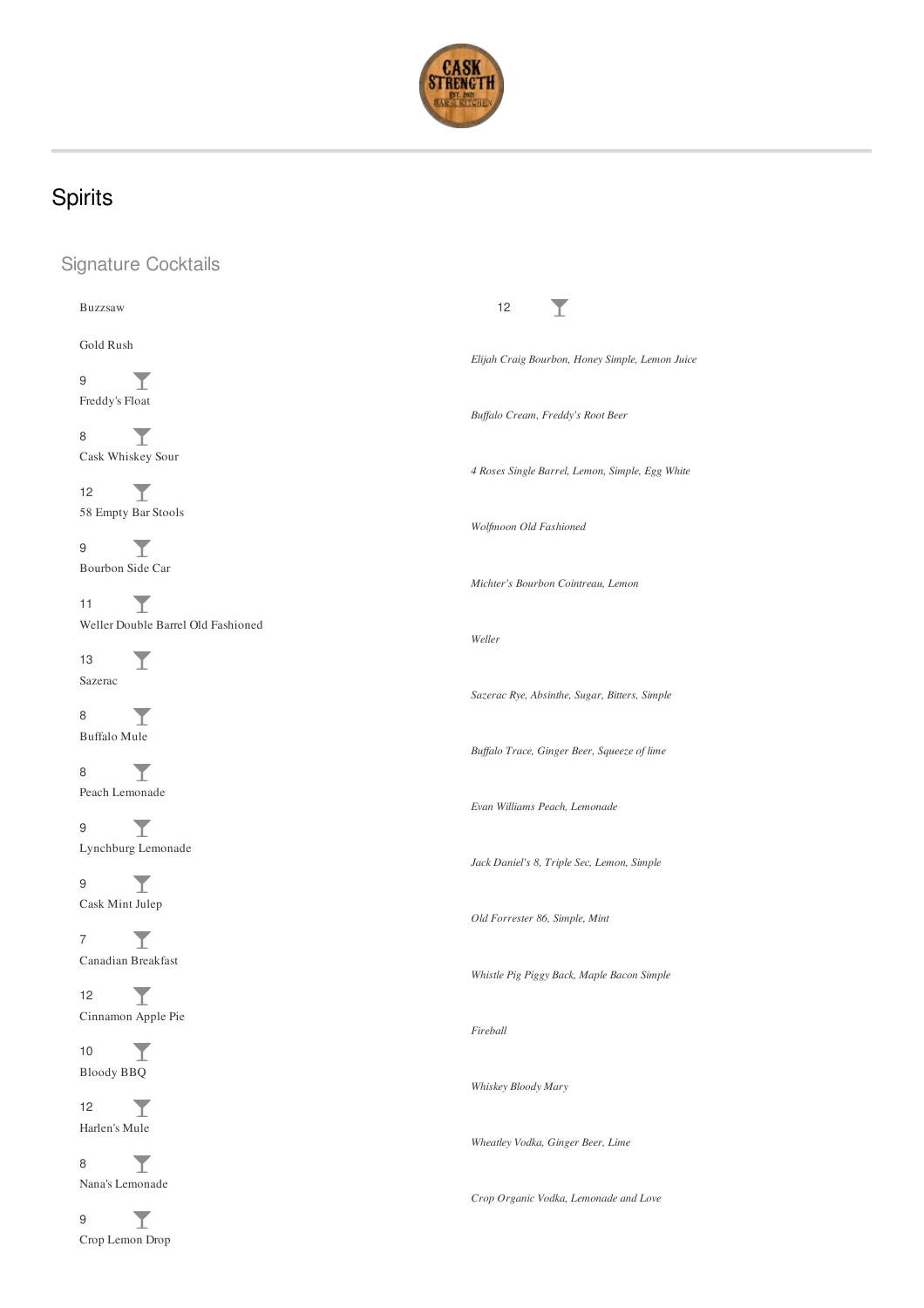$\overline{I}$ 13 Cucumber Press

 $\overline{\mathbb{I}}$ 11 Siete Leguas Margarita

 $\overline{I}$ 16 Luna Azul Repo Margarita

 $\overline{\mathbb{I}}$ 10 Luna Azul Old Fashioned

 $\overline{\mathbf{I}}$ 10 Kentucky Cocoa

 $\overline{\mathbb{T}}$ 8 Kentucky Coffee

 $\overline{\mathbb{T}}$ 8

#### Whiskey

| 1792 "Bottled in Bond"                | 5 to 10                | T                       |
|---------------------------------------|------------------------|-------------------------|
| 1792 "Small Batch"                    | 5 to 10                | T                       |
| 1792 "12 Year"                        | 8 to 16                | T                       |
| 1792 "Full Proof"                     | 8 to 16                | Y                       |
| 1792 "Single Barrel"                  | 5 to 10                | Y                       |
| 1792 "Sweet Wheat"                    | 8 to 16                | I                       |
| A.D. Laws "Four Grain"                | 10 to<br>20            | $\blacktriangledown$    |
| A.D. Laws "Secale Straight Rye"       | 10 to<br>20            | Ī                       |
| Amador "Double Barrel"                | 4 to 8                 | Y                       |
| Amador Chardonnay Barrel Finish       | 10 to<br>20            | $\overline{\mathbf{I}}$ |
| Angel's Envy "Bourbon"                | 5 to 10                | Y                       |
| Angel's Envy "Cask Strength"          | $25$ to<br>50          | $\overline{\mathbf{Y}}$ |
| Angel's Envy "Finished Rye"           | 8 to 16                | $\blacktriangledown$    |
| Angel's Envy "Port Cellar Collection" | 35 to<br>70            | Ī                       |
| Angel's Envy #3 Madeira               | 35 to<br>70            | Ī                       |
| Bardstown "The Prisoner"              | 18 <sub>to</sub><br>36 | Y                       |
| Bardstown "Discovery Series #5"       | 19 <sub>to</sub><br>38 | I                       |
| Bardstown "Fusion Series"             | 8 to 16                | I                       |
| Basil Hayden "Toast"                  | 7 to 14                | Y                       |
| Basil Hayden's                        | 6 to 12                | T                       |
| Basil Hayden's "10 Year" Bourbon      | 11 to<br>22            |                         |

#### *Crop Vodka, Citrus Bubble*

*Crop Cucumber Vodka, St Germain, Soda/Sprite*

*Siete Leguas Tequila, Cointreau, Lime Juice, Agave*

*Tequila*

*Tequila*

*Buf alo Cream, Hot Cocoa*

 $Buffer$  *Buffalo Cream*, *Coffee*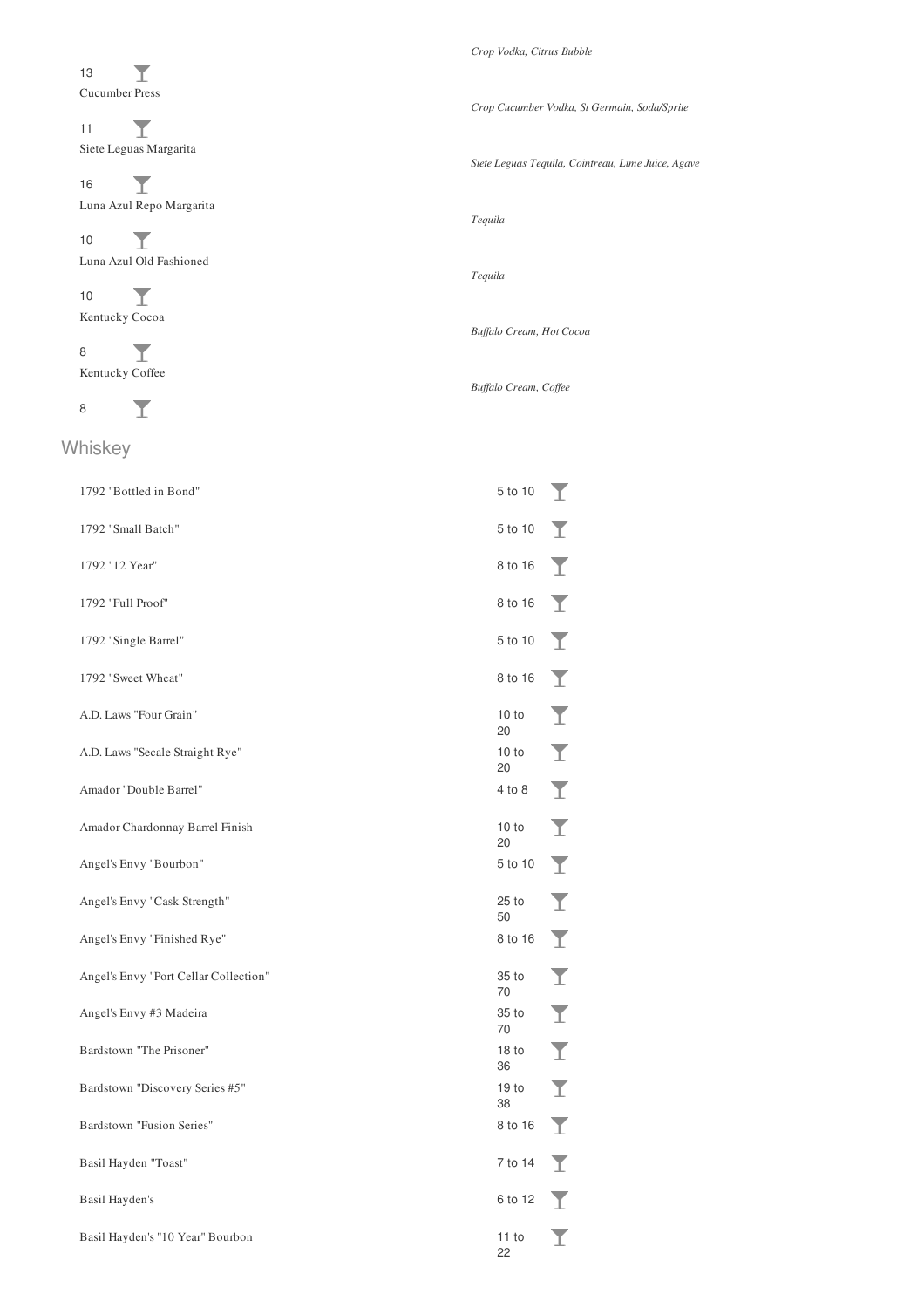| Basil Hayden's "10 Year" Rye           | 11 to<br>22            |                         |
|----------------------------------------|------------------------|-------------------------|
| Basil Hayden's "Caribbean Reserve Rye" | 7 to 14                | T                       |
| Basil Hayden's "Dark Rye"              | 6 to 12                | Y                       |
| Belle Meade Cask Strength Reserve      | 9 to 18                | T                       |
| Blackened                              | 6 to 12                | T                       |
| Blanton's                              | 13 to<br>26            | Y                       |
| Booker's                               | 12 to<br>24            | Ī                       |
| <b>Buffalo Trace</b>                   | 3.5 to<br>7            | $\overline{\mathbf{I}}$ |
| Buffalo Trace "Ancient Age"            | 2.5 <sub>to</sub><br>5 | $\overline{\mathbf{I}}$ |
| Buffalo Trace "Benchmark Old No.8"     | 2.5 <sub>to</sub><br>5 | Y                       |
| <b>Bulleit Bourbon</b>                 | 5 to 10                | T                       |
| <b>Bulleit Rye</b>                     | 5 to 10                | Y                       |
| Eagle Rare "10 Year Single Barrel"     | 6 to 12                | T                       |
| Four Roses "Single Barrel"             | 6 to 12                | Y                       |
| Four Roses "Small Batch Select"        | 8 to 16                | T                       |
| Four Roses "Small Batch"               | 5 to 10                | T                       |
| Gentleman Jack                         | 6 to 12                | T                       |
| George Dickel "Barrel Select"          | 6 to 12                |                         |
| George Dickel "No. 8"                  | 9                      |                         |
| High West "Rendezvous"                 | 9 to 18                |                         |
| I.W. Harper                            | $8 \text{ to } 16$     |                         |
| Jack Daniel's "Tennessee Fire"         | 5 to 10 $\sqrt{ }$     |                         |
| Jack Daniel's "Tennessee Honey"        | 5 to 10                |                         |
| Jack Daniel's Single Barrel Rye        | 12                     | I                       |
| Jack Daniels Rested Rye                | 8                      | $\overline{\mathbf{I}}$ |
| Jim Beam                               | 3 to 6                 |                         |
| Knob Creek                             | 7 to 14 $\top$         |                         |
| Knob Creek "Rye"                       | 9                      | I                       |
| Larceny                                | 3 to 6                 |                         |
| Maker's 46                             | 6 to 12 $\sqrt{ }$     |                         |
| Maker's Mark                           | 5 to 10                |                         |
| Maker's Mark "Cask Strength"           | 6 to 12 $\top$         |                         |
| Michter's "US 1 Bourbon"               |                        | T.                      |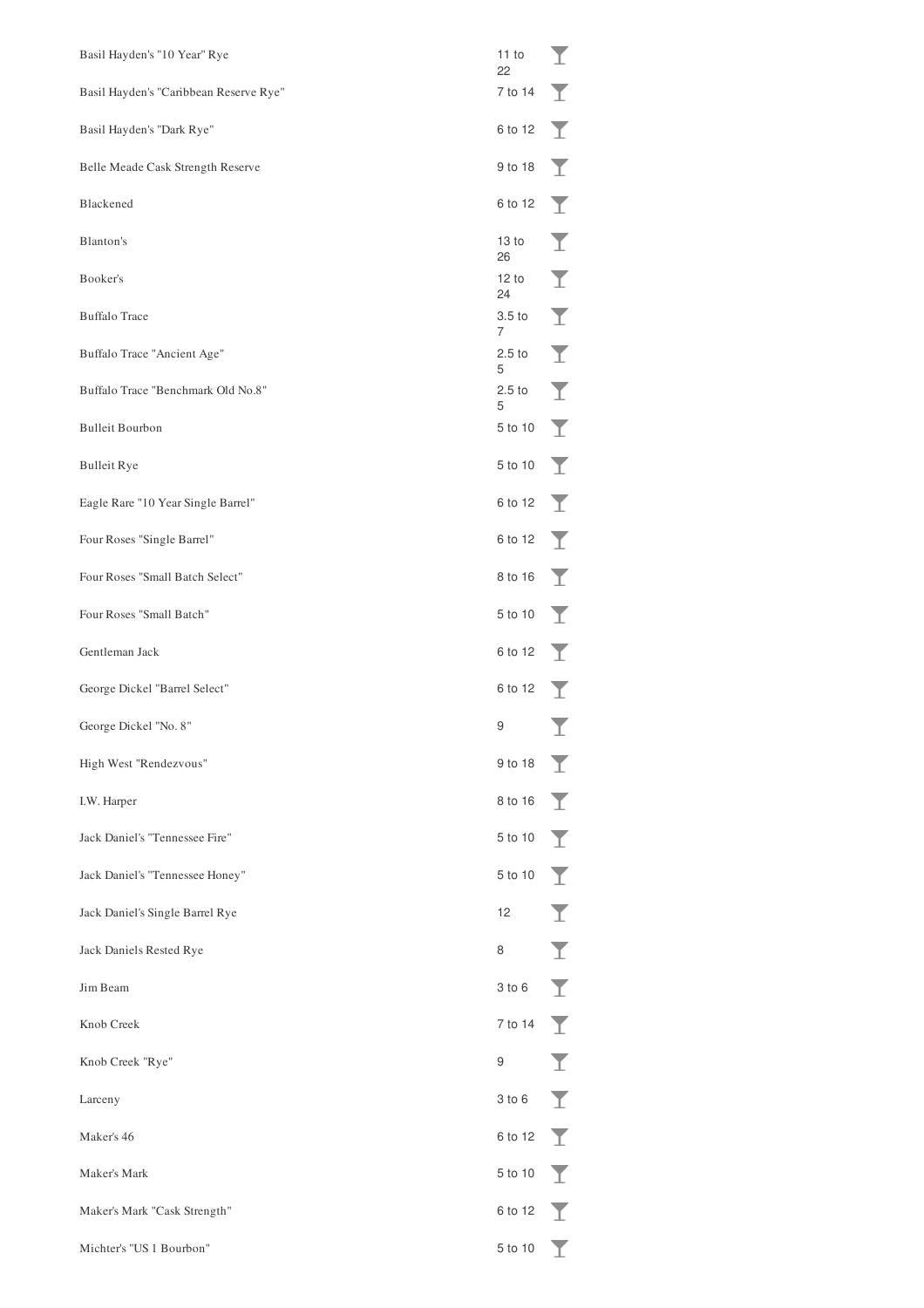| Michter's "US*1 Bourbon" -Straight Rye      | 5 to 10                | T |
|---------------------------------------------|------------------------|---|
| Michter's "US*1 Bourbon" Toasted Burbon     | $20$ to<br>40          | T |
| Old Forester "86 Proof"                     | 2.5 <sub>to</sub><br>5 | T |
| Sazerac "6 Year Rye"                        | 4 to 8                 | T |
| Stagg Jr                                    | 16 <sub>to</sub><br>32 | Y |
| Templeton Rye                               | 6 to 12                | T |
| W. L. Weller "12 Year"                      | 16 <sub>to</sub><br>32 | Y |
| <b>Woodford Reserve</b>                     | 6 to 12                | T |
| Blackened Whiskey Cask Strength - Metallica | 10 to<br>20            | Y |
| Blackened Whiskey X Willett - Metallica     | 19 <sub>to</sub><br>38 | T |
| Blade & Bow                                 | 6 to 12                | T |
| Blood Oath "Pact No. 7"                     | 20 to<br>40            | T |
| Michter's "Bombergers"                      | 20 to<br>40            | Ī |
| Bookers "Little Book: Chapter 4"            | 20 to<br>40            | Ī |
| Bookers "Little Book: Chapter 5"            | 20 to<br>40            | T |
| Breckenridge High Proof                     | 7 to 14                | Y |
| Breckenridge PX Cask Finish                 | 7 to 14                | Y |
| Breckenridge Rum Cask                       | 7 to 14                | T |
| Buffalo Trace "Kosher Rye Recipe"           | 10 to<br>20            | T |
| Buffalo Trace "Kosher Straight Rye"         | 10 to<br>20            | I |
| Buffalo Trace "Kosher Wheat Recipe"         | 10 to<br>20            | I |
| Bulleit "10 Year"                           | 8 to 16                | I |
| Calumet Farm 12 Year                        | 12 to<br>24            | I |
| Calumet Farm "14 Year"                      | 16 <sub>to</sub><br>32 | Ī |
| Calumet Farm "15 Year"                      | 18 <sub>to</sub><br>36 | I |
| Clyde May's Alabama                         | 7 to 14                | I |
| E.H. Taylor "Single Barrel"                 | 20 to<br>40            | I |
| E.H. Taylor "Small Batch"                   | 9 to 18                | I |
| E.H. Taylor "Barrel Proof"                  | 30 to<br>60            | I |
| E.H. Taylor "Warehouse C"                   | 75 to<br>150           | I |
| Cream of Kentucky                           | $20$ to<br>40          | I |
| Daviess Count Bourbon 96                    | 6 to 12                | I |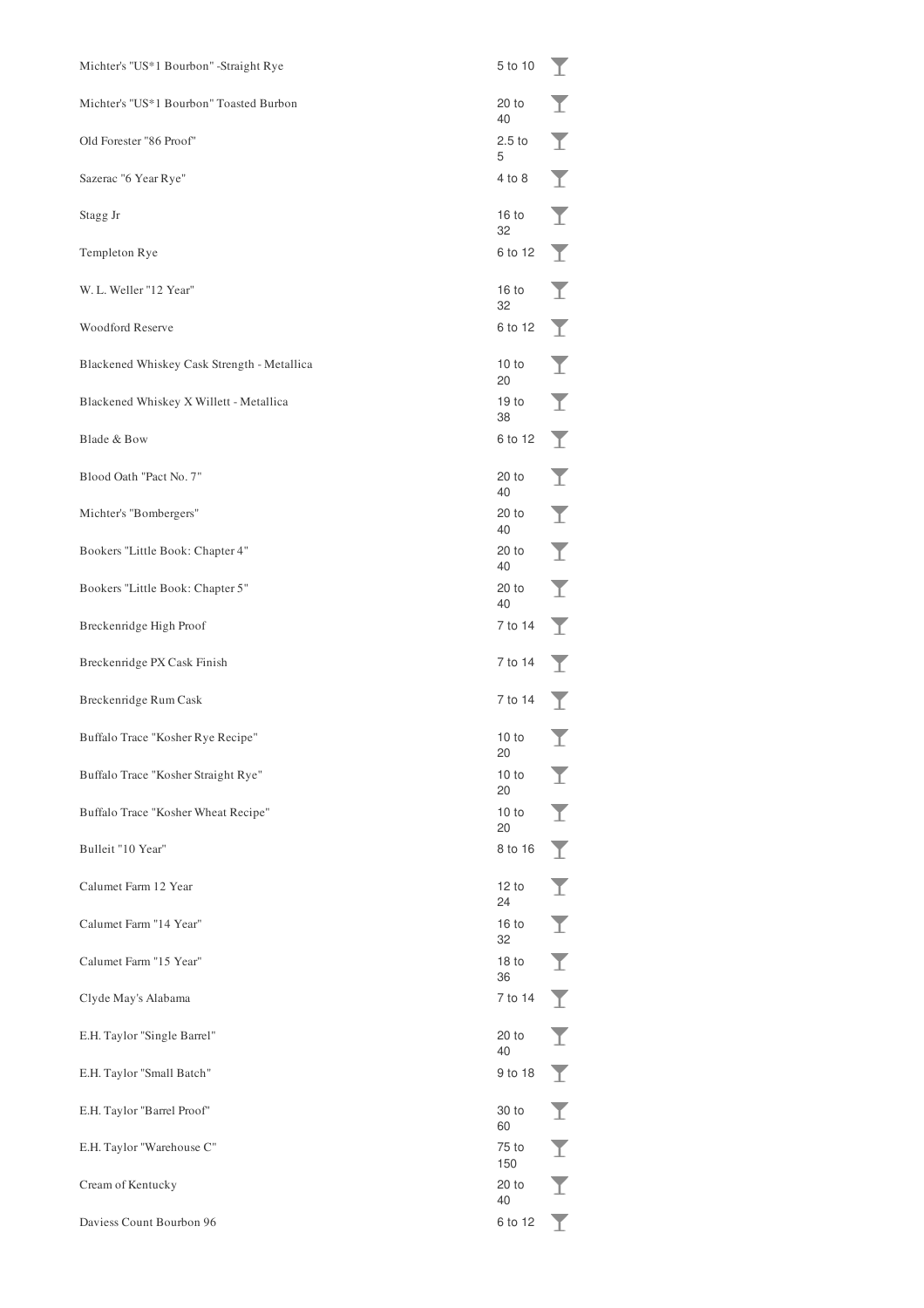| Daviess County "French Oak Barrel Finished"              | 6 to 12                | T                       |
|----------------------------------------------------------|------------------------|-------------------------|
| Eagle Rare "17 Year"                                     | 55 to<br>110           | T                       |
| Early Times                                              | 2.5 <sub>to</sub><br>5 | Y                       |
| Elijah Craig "18 Year"                                   | 30 to<br>60            | Y                       |
| Elijah Craig "Barrel Proof"                              | 16 <sub>to</sub><br>32 | Ī                       |
| Elijah Craig "Small Batch"                               | 3 to 6                 | T                       |
| Elijah Craig "Straight Rye 1789"                         | 4 to 8                 | Y                       |
| Elijah Craig "Toasted Barrel"                            | 10 to<br>20            | T                       |
| Elmer T. Lee "Single Barrel"                             | 20 to<br>40            | T                       |
| Evan Williams "1783"                                     | 3 to 6                 | T                       |
| Evan Williams "Black Label"                              | 2.5 <sub>to</sub><br>5 | Y                       |
| Evan Williams "White Label"                              | 3 to 6                 | Y                       |
| Evan Williams "Peach"                                    | 3 to 6                 | Y                       |
| Ezra Brooks 99                                           | 4 to 8                 | Y                       |
| Four Roses "Private Barrel"                              | 20 to<br>40            | T                       |
| Four Roses "Yellow Label"                                | 2.5 <sub>to</sub><br>5 | Ī                       |
| Four Roses "Limited Edition Small Batch" Barrel Strength | 40 to<br>80            | $\overline{\mathbf{I}}$ |
| George Dickel "Bottled in Bond"                          | 6 to 12                | T                       |
| George Dickel Single Barrel 15 Year                      | 8 to 16                | T                       |
| George T. Stagg                                          | 50 to<br>100           |                         |
| Handy Schiller Old Fashioned                             | 5 to 10                | T                       |
| Heaven Hill "Bottled-in-Bond 7 Year"                     | 8 to 16                | T                       |
| Heaven Hill "Old Style Bourbon"                          | 2.5 <sub>to</sub><br>5 | Y                       |
| Henry McKenna "10 Year" Single Barrel                    | 8 to 16                | T                       |
| <b>High Plains</b>                                       | 6 to 12                | $\top$                  |
| High West "Double Rye"                                   | 7 to 14                | T                       |
| Horse Soldier "Signature Barrel Strength"                | 10 to<br>20            | Y                       |
| Jack Daniel's "Coy Hill"                                 | 35 to<br>70            | T                       |
| Jack Daniel's "Sinatra Select"                           | 21 to<br>42            | T                       |
| Jack Daniel's Regular Rye                                | 6 to 12                | Y                       |
| Jack Daniel's "Eric Church"                              | 12 to<br>24            | Y                       |
| Jack Daniel's "Single Barrel" Barrel Proof Rye           | 35 to<br>70            | I                       |
| Jack Daniel's No 8                                       | 4 to 8                 |                         |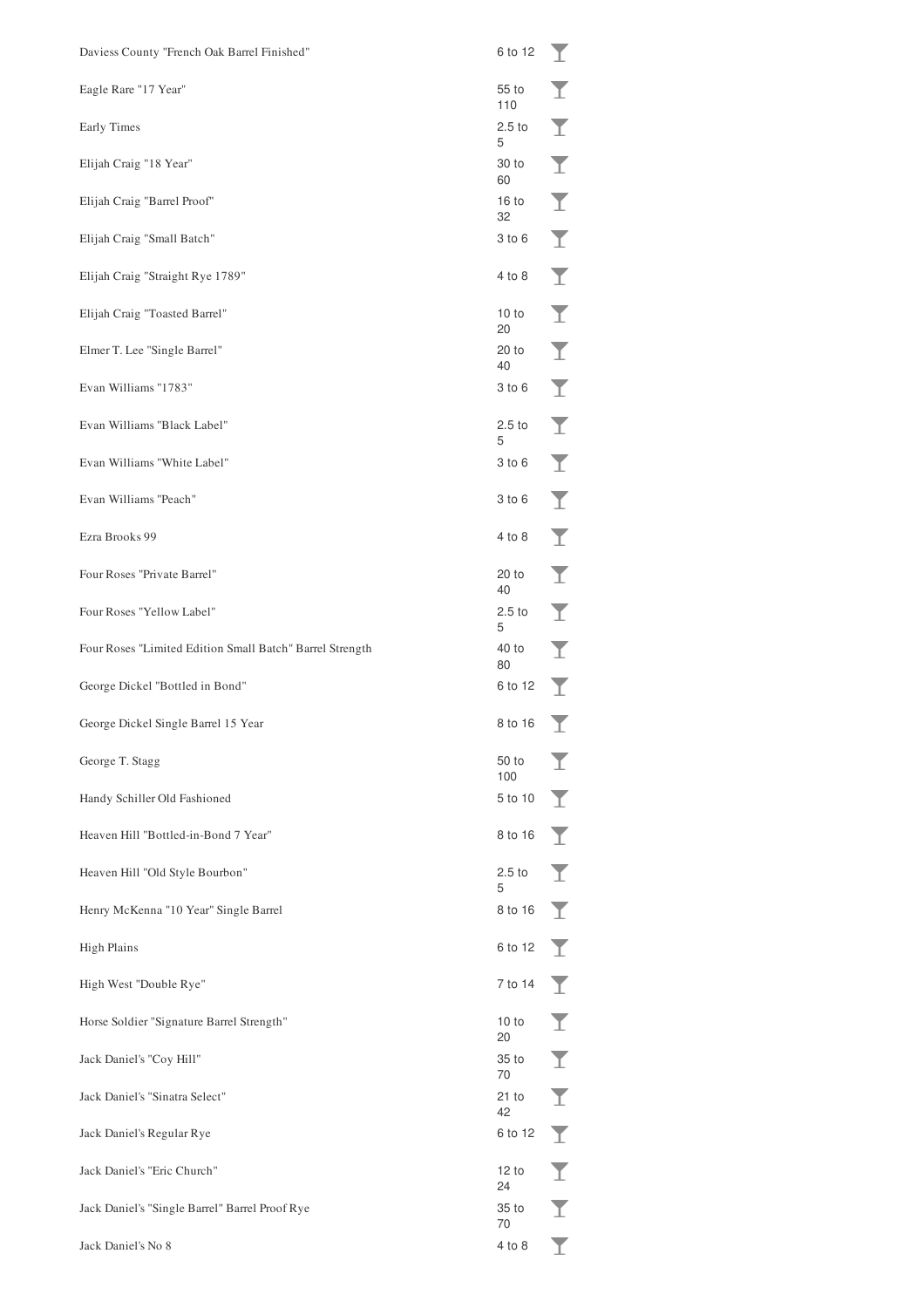| Jefferson's "Chef's Collaboration"       | 7 to 14                | T |
|------------------------------------------|------------------------|---|
| Jefferson's "Ocean Aged at Sea"          | 11 to<br>22            |   |
| Jefferson's "Twin Oak"                   | 10 to<br>20            | T |
| Jefferson's "The Manhattan"              | 5 to 10                | T |
| Joseph Magnus "Straight Bourbon Whiskey" | 12 to<br>24            | T |
| Joseph Magnus "Murray Hill Club"         | 13 to<br>26            | Y |
| Joseph Magnus Cigar Blend                | 30 to<br>60            | T |
| Journeyman "Featherbone"                 | 7 to 14                | Y |
| Kentucky Owl "11 Year Rye"               | 42 to<br>84            | T |
| Kentucky Owl "10 Year Rye"               | 40 to<br>80            | T |
| Kentucky Owl #9 Bourbon                  | 40 to<br>80            | T |
| Kentucky Owl "Confiscated"               | 15 <sub>to</sub><br>30 | T |
| Knob Creek "12 Year"                     | 9 to 18                | Y |
| Knob Creek 15 Year                       | 14 to<br>28            | Y |
| Knob Creek "Small Batch Straight Rye"    | 5 to 10                | Y |
| Knob Creek "Single Barrel Reserve"       | 5 to 10                | Y |
| Larceny Barrel Proof                     | 10 to<br>20            | T |
| Lock Stock & Barrel "18 Year"            | 30 to<br>60            | Y |
| Lock Stock & Barrel "20 Year"            | 35 to<br>70            | T |
| Maker's Mark FAE                         | 10 to<br>20            | I |
| Maker's Mark SE4*PR5                     | 10 to<br>20            | I |
| Michter's 10 Year Bourbon                | 30 to<br>60            | I |
| Michter's 10 Year Rye                    | 30 to<br>60            | I |
| Michter's 20 Year Bourbon                | 150 to<br>300          | I |
| Michter's "US*1 Barrel Strength"         | 22 to<br>44            | I |
| Michter's "US*1 Sour Mash"               | 5 to 10                | I |
| Michter's Toasted Barrel Rye             | 22 to<br>44            | I |
| Michter's "US*1 American Whiskey"        | 5 to 10                | I |
|                                          |                        |   |
| Wolf Moon - Jason Aldean                 | 5 to 10                | I |
| Old Carter Bourbon, Rye, and American    | 28 to<br>56            | Ī |
| Old Charter Oak "French Oak" Barrel Aged | 20 to<br>40            | I |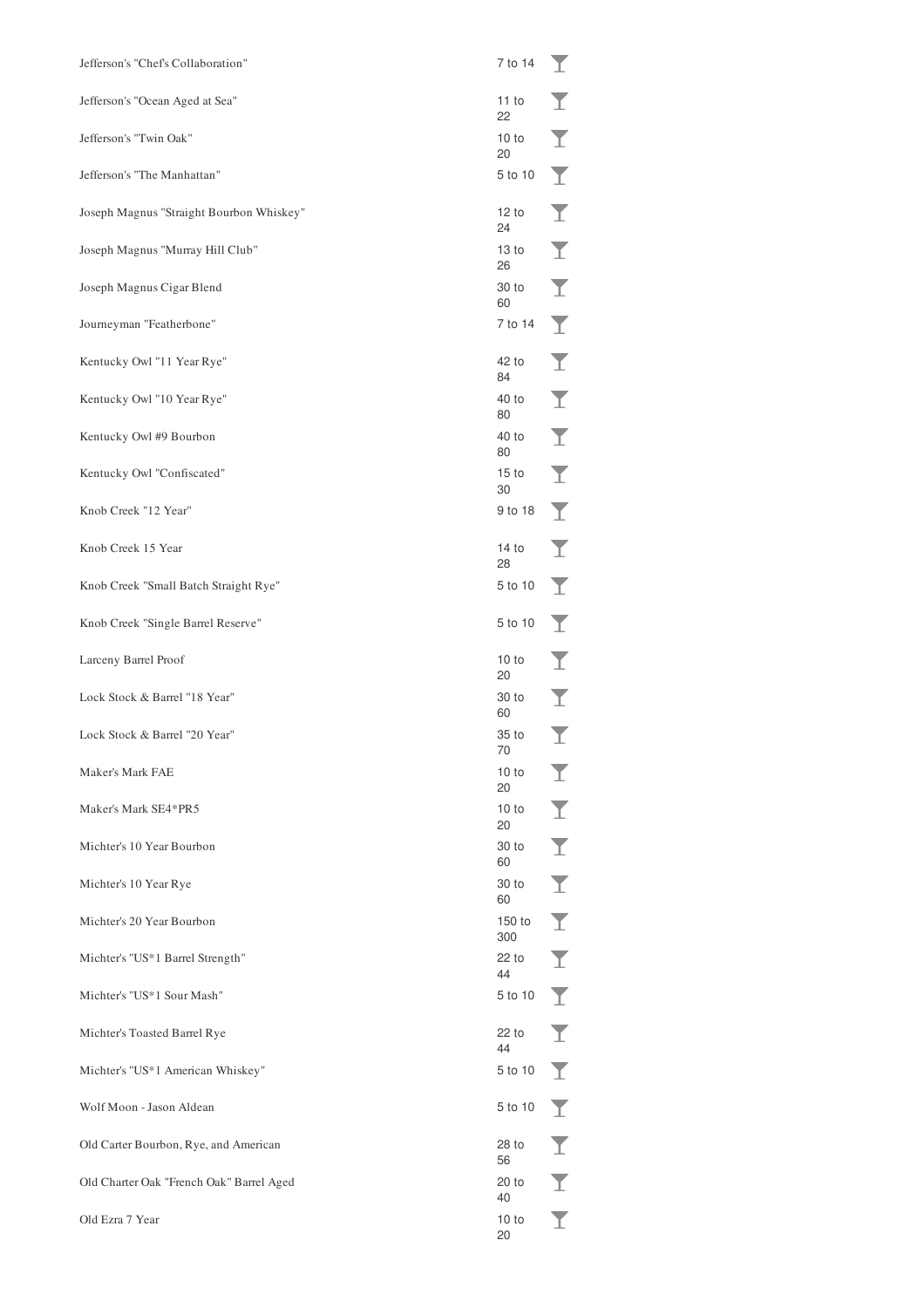| Old Fitzgerald "Bottled-in-Bond" 14 Year | 30 to<br>60   | I                       |
|------------------------------------------|---------------|-------------------------|
| Old Fitz 9 Year                          | 20 to<br>40   | I                       |
| Old Fitz 8 Year                          | $25$ to<br>50 | $\blacktriangledown$    |
| Old Forester "1870 Original Batch"       | 7 to 14       | Y                       |
| Old Forester "1897 Bottled in Bond"      | 7 to 14       | T                       |
| Old Forester "1910 Old Fine Whisky"      | 7 to 14       | T                       |
| Old Forester "1920 Prohibition Style"    | 7 to 14       | T                       |
| Old Forester "Birthday Bourbon"          | 30 to<br>60   | T                       |
| Old Forester Rye                         | 4 to 8        | T                       |
| Old Forester Statesman                   | 7 to 14       | T                       |
| Old Grand-Dad "114"                      | 5 to 10       | T                       |
| Old Pepper "10 Year Single Barrel"       | 17 to<br>34   | Y                       |
| Old Pepper Finest Kentucky Oak           | 13            | Ī                       |
| Old Pepper Single Barrel CASK STORE PICK | 6 to 12       | Y                       |
| Old Rip Van Winkle "10 Year"             | 30 to<br>60   | Y                       |
| Old Tub                                  | 3 to 6        | $\overline{\mathbf{I}}$ |
| Orphan Barrel Copper Tongue 16           | 17 to<br>34   | I                       |
| Parker's Heritage Bourbon Char 10 Year   | 30 to<br>60   | I                       |
| Peerless Double Oak                      | 12 to<br>24   | T                       |
| Pikesville "Rye"                         | 6 to 12       | T                       |
| Rabbit Hole Cavehill Bourbon             | 8 to 16       |                         |
| Rabbit Hole "Dareringer" Sherry Cask     | 10 to<br>20   | I                       |
| Rabbit Hole Heigold Straight Bourbon     | 8 to 16       | I                       |
| Rabbit Hole "Boxergrail Rye"             | 7 to 14       | I                       |
| Redwood Empire "Emerald Giant"           | 4 to 8        | I                       |
| Redwood Empire Grizzly Beast Bourbon     | 16 to<br>32   | Ī                       |
| Redwood Empire Lost Monarch              | 4 to 8        | I                       |
| Redwood Empire Pipe Dream Bourbon        | 4 to 8        | Ī                       |
| Redwood Empire Rocket Top Rye            | 14 to<br>28   | Ī                       |
| Rittenhouse "Rye"                        | 3 to 6        | I                       |
| Rock Hill Farms                          | 23 to<br>46   | I                       |
| Russell's Reserve "Single Barrel Select" | 8 to 16       |                         |
| Russell's Reserve 13 Year                | 30 to         |                         |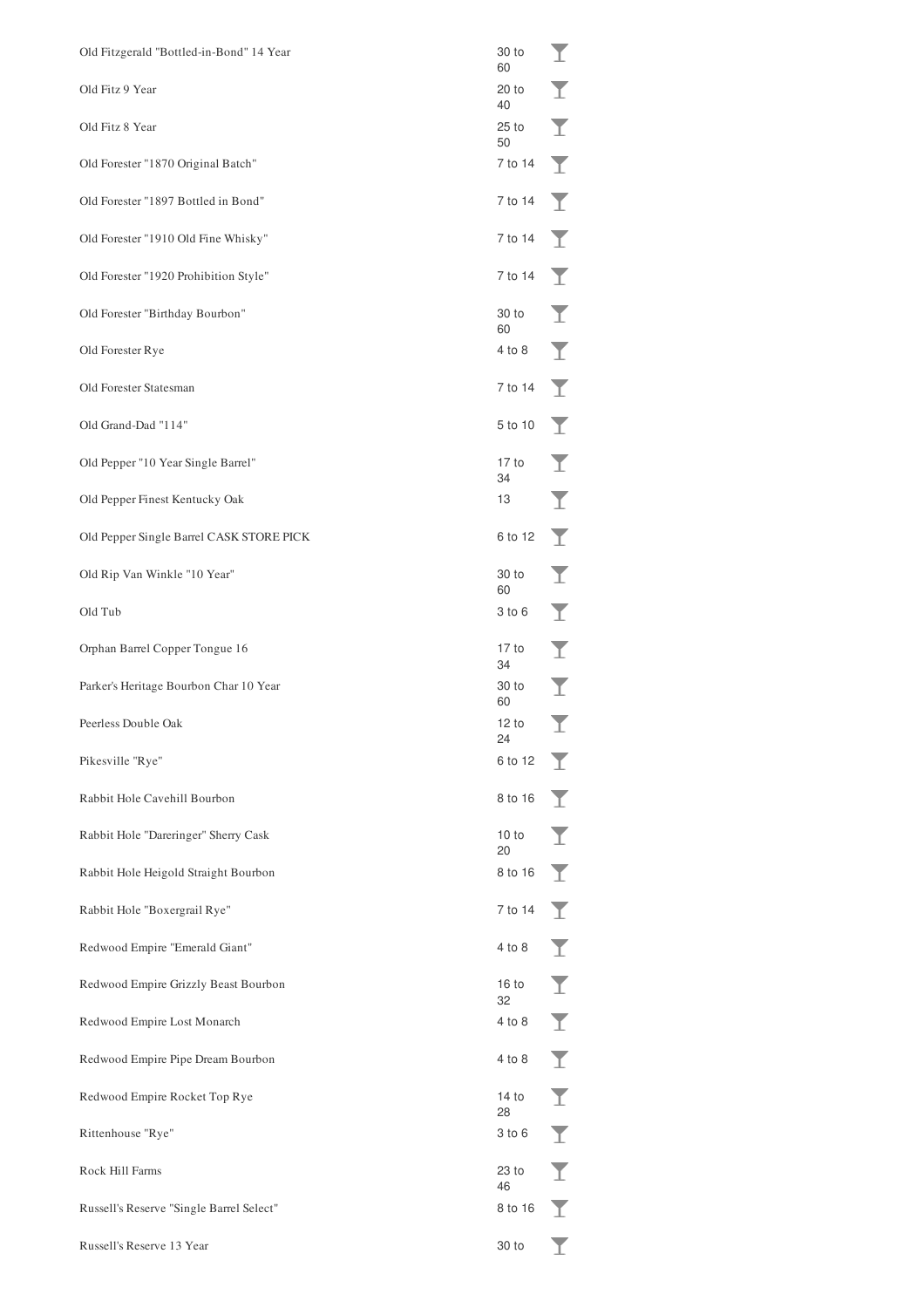| Sam Houston "Kentucky Straight" 14 Year     | 60<br>18 <sub>to</sub><br>36 | T                       |
|---------------------------------------------|------------------------------|-------------------------|
| Sam Houston "Kentucky Straight" 15 Year     | 20 to<br>40                  | Y                       |
| Sazerac "18 Year Rye"                       | 55 to<br>110                 | Ī                       |
| Shenk's Homestead "Sour Mash" - Michter's   | 20 to<br>40                  | Ī                       |
| Sonoma Bourbon                              | 5 to 10                      | $\overline{\mathbf{I}}$ |
| Sonoma "Black Truffle"                      | 20                           | T                       |
| Sonoma Cherrywood Bourbon                   | 5 to 10                      | T                       |
| Sonoma Cherrywood Rye                       | 5 to 10                      | Y                       |
| Sonoma Rye                                  | 5 to 10                      | T                       |
| Sonoma Wheat                                | 5 to 10                      | Y                       |
| Templeton 10 Year Rye                       | 12 to<br>24                  | T                       |
| Templeton Barrel Strength                   | 6 to 12                      | Y                       |
| Templeton Rye 6 Year                        | 6 to 12                      | T                       |
| Templeton Rye Rum Cask                      | 5 to 10                      | T                       |
| Thomas Handy Sazerac "Straight Rye Whiskey" | 45 to<br>90                  | Y                       |
| Thomas Moore Bourbon Cab Sauv Cask          | 9 to 18                      | T                       |
| Thomas Moore Bourbon Chard Cask             | 9 to 18                      | Y                       |
| Thomas Moore Bourbon Port Cask              | 9 to 18                      | T                       |
| Three Chord 12 Bar Reserve                  | 10 to<br>20                  | ᅩ                       |
| Three Chord Amplify Rye                     | 6 to 12                      | T                       |
| Three Chord Blended Bourbon                 | 5 to 10                      | $\blacktriangledown$    |
| Three Chord Strange Collaboration           | 6 to 12                      | I                       |
| Three Chord Whiskey Drummer                 | $25$ to<br>50                | I                       |
| Uncle Nearest "1856"                        | 8 to 16                      | $\blacktriangledown$    |
| Very Olde St. Nick                          | 23 to<br>46                  | I                       |
| W. L. Weller "Single Barrel"                | 30 to<br>60                  | Ī                       |
| William Larue Weller                        | 50 to<br>100                 | Ī                       |
| W. L. Weller "Antique 107"                  | 10 to<br>20                  | $\overline{\mathbf{I}}$ |
| W. L. Weller "C.Y.P.B."                     | 30 to<br>60                  | $\overline{\mathbf{I}}$ |
| W. L. Weller "Full Proof"                   | 22 to<br>44                  | Ī                       |
| W. L. Weller "Special Reserve"              | 5 to 10                      | I                       |
| Wild Turkey "101"                           | 5 to 10                      | Y                       |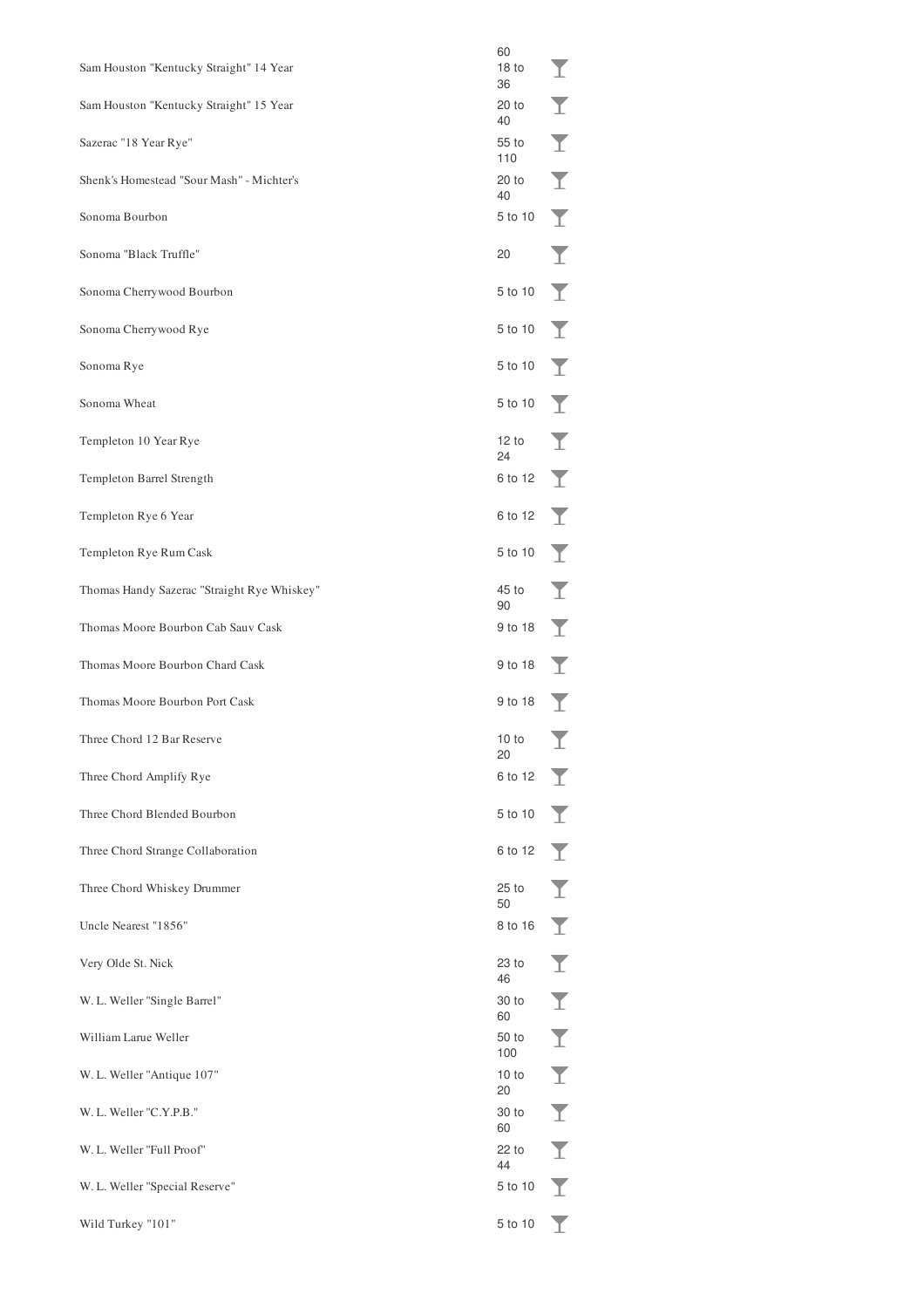| Wild Turkey "Rare Breed"                                      | 7 to 14                | T                       |
|---------------------------------------------------------------|------------------------|-------------------------|
| <b>Woodford Baccarat</b>                                      | 250 to<br>500          | T                       |
| Woodford Reserve "Master's Collection Very Fine Rare Bourbon" | $20$ to<br>40          | T                       |
| Woodford Masters Collection Batch Proof                       | 20 to<br>40            | T                       |
| Woodford Reserve "Distiller's Select"                         | 18 <sub>to</sub><br>36 | T                       |
| Woodford Reserve "Double Oaked"                               | 7 to 14                | Y                       |
| Woodinville "Straight Bourbon"                                | 5 to 10                | Y                       |
| Woodinville "Straight Rye"                                    | 6 to 12                | Y                       |
| Woodinville Bourbon Port Cask                                 | 9 to 18                | Y                       |
| Wyoming Whiskey "Small Batch"                                 | 5 to 10                | Y                       |
| Yellowstone "Select"                                          | 5 to 10                | Y                       |
| Zackariah Harris Kentucky Straight                            | 2.5 <sub>to</sub><br>5 | Y                       |
| Pappy Van Winkle "12 Year Old" Special Reserve                | 150 to<br>300          | Y                       |
| Pappy Van Winkle "15 Year Family Reserve"                     | 175 to<br>350          | T                       |
| Pappy Van Winkle "20 Year Family Reserve"                     | 225 to<br>450          | T                       |
| Willett "8 Year" Rye                                          | 45 to<br>90            | $\overline{\mathbf{I}}$ |
| Willett 8 Year Bourbon                                        | 50 to<br>100           | $\overline{\mathbf{I}}$ |
| Cream of Kentucky Rye BiB                                     | 11 to<br>22            | $\overline{\mathbf{I}}$ |
| Kentucky Owl "St. Patrick's Edition"                          | 18 <sub>to</sub><br>36 | Ī                       |
| Wild Turkey Rare Breed Rye                                    | 10 to<br>20            |                         |
| Jack Daniel's Bonded                                          | 7 to 14                |                         |
| Blue Run High Rye                                             | 18 <sub>to</sub><br>36 | T                       |
| The Burning Chair                                             | 5 to 10                | T                       |
| <b>WB</b> Saffell                                             | 10 to<br>20            | T                       |
| Bond and Lillard                                              | 10 to<br>20            | T                       |
| Very Old Barton                                               | $3$ to $6$             | T                       |
| Dead Horse                                                    | 7 to 14                | T                       |
| Rod and Hammers Cask Bourbon                                  | 7 to 14                | T                       |
| Maker's Mark 46 Cask Strength                                 | 12 to<br>24            | Y                       |
| Jack Daniels 10 Year                                          | 15 <sub>to</sub><br>30 | I                       |
| Guero 17 Year                                                 | 30 to<br>60            | I                       |
| Old Fitzgerald 11 Year                                        | 30 to<br>60            | I                       |
| Parkers 11 Year Wheat                                         | 35 to                  |                         |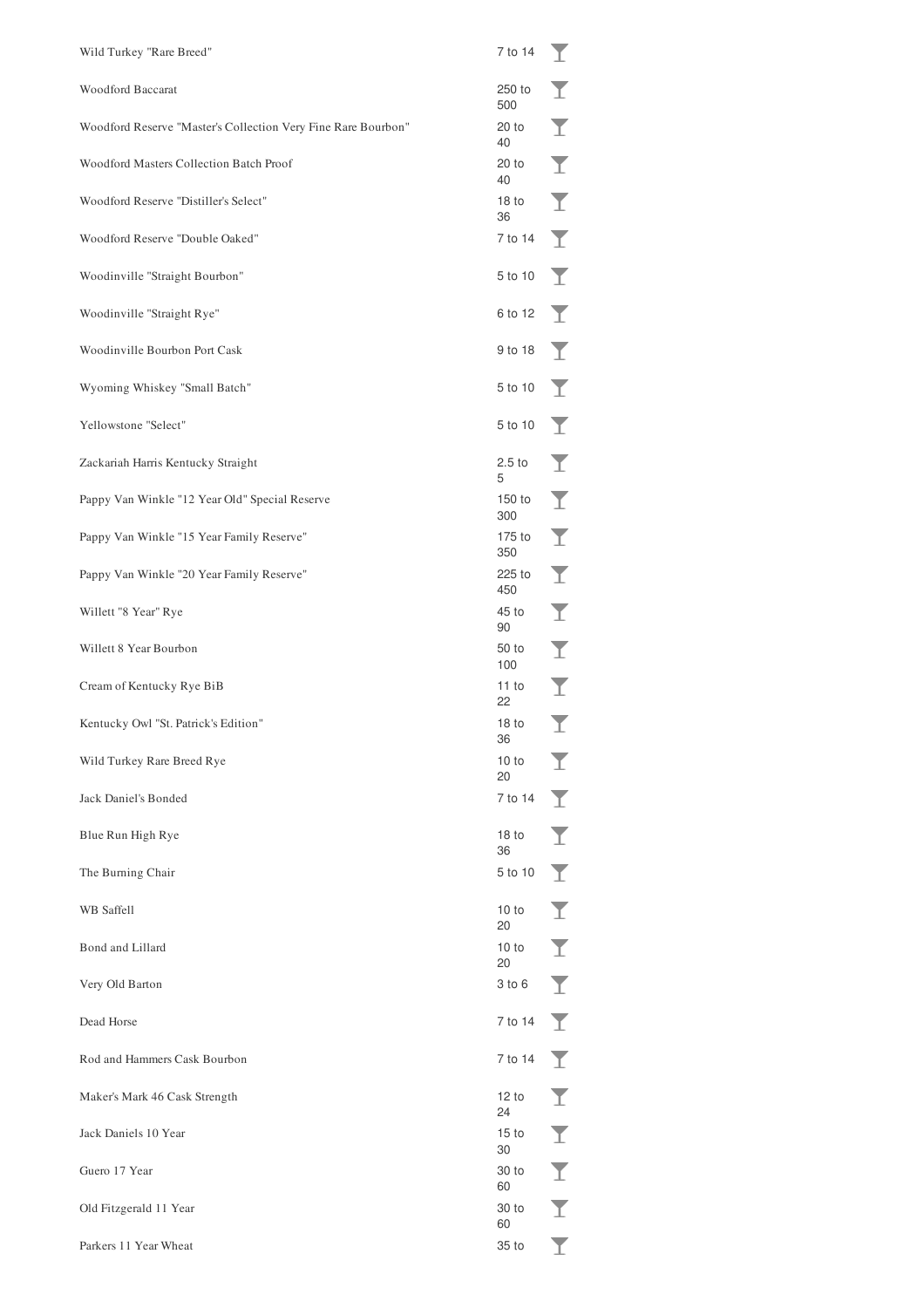| Peerless "Kentucky Straight Rye"      | 70<br>19 <sub>to</sub><br>38 | T |
|---------------------------------------|------------------------------|---|
| Peerless Bourbon                      | 14 to<br>28                  | I |
| High Coast 63 - Sweedish              | 18 <sub>to</sub><br>36       | Ī |
| High Coast HAV - Sweedish             | 9 to 18                      | Y |
| AD Laws Cognac Finish                 | 13 <sub>to</sub><br>26       | I |
| Pinhook "Bourbon Heist" 2021          | 12 to<br>24                  | Ī |
| Johnny Drum                           | 7 to 14                      | Y |
| Rowan's Creek                         | 7 to 14                      | T |
| <b>Blue Spot</b>                      | $20$ to<br>40                | I |
| Sagmore Rum Cask                      | 13 <sub>to</sub><br>26       | I |
| Heaven's Door "Straight Rye Whiskey"  | 8 to 16                      | T |
| Heaven's Door "Double Barrel Bourbon" | 6 to 12                      | T |
| Heaven's Door "Tennessee Bourbon"     | 6 to 12                      | T |
| Yellowstone "Select"                  | 5 to 10                      | T |
| Rossville Barrel Proof                | 9 to 18                      | T |
| Rebel Yell 100                        | 4 to 8                       | T |
| George Remus                          | 6 to 12                      | T |
| Kurvball BBQ Whiskey                  | 6 to 12                      | T |
| Barrell Bourbon Gold                  | 70 to<br>140                 |   |
| <b>Barrell Seagrass</b>               | 13 <sub>to</sub><br>26       | I |
|                                       |                              | I |
| Barrell Seagrass 16 year              | 35 to<br>70                  |   |
| Barrell Armida                        | 30 to<br>60                  | Ī |
| <b>Barrell Dovetail</b>               | 30 to<br>60                  | Ī |
| Barrell Bourbon CH 38                 | 35 to                        | Ī |
| Barrell Bourbon CH 12                 | 70<br>35 to                  | Ī |
| Barrell Bourbon CH 36                 | 70<br>35 to                  | Ī |
| Cascade Moon 13                       | 70<br>45 to                  | Ī |
| Pinhook High Proof Rye                | 90<br>17 to                  | Ī |
| Pinhook "Hard Rye Guy" 2021           | 34<br>14 to                  | Ī |
| Stellum Bourbon                       | 28<br>32 to                  | Ī |
| Hancock's President's Reserve         | 64<br>13 to<br>26            | Ī |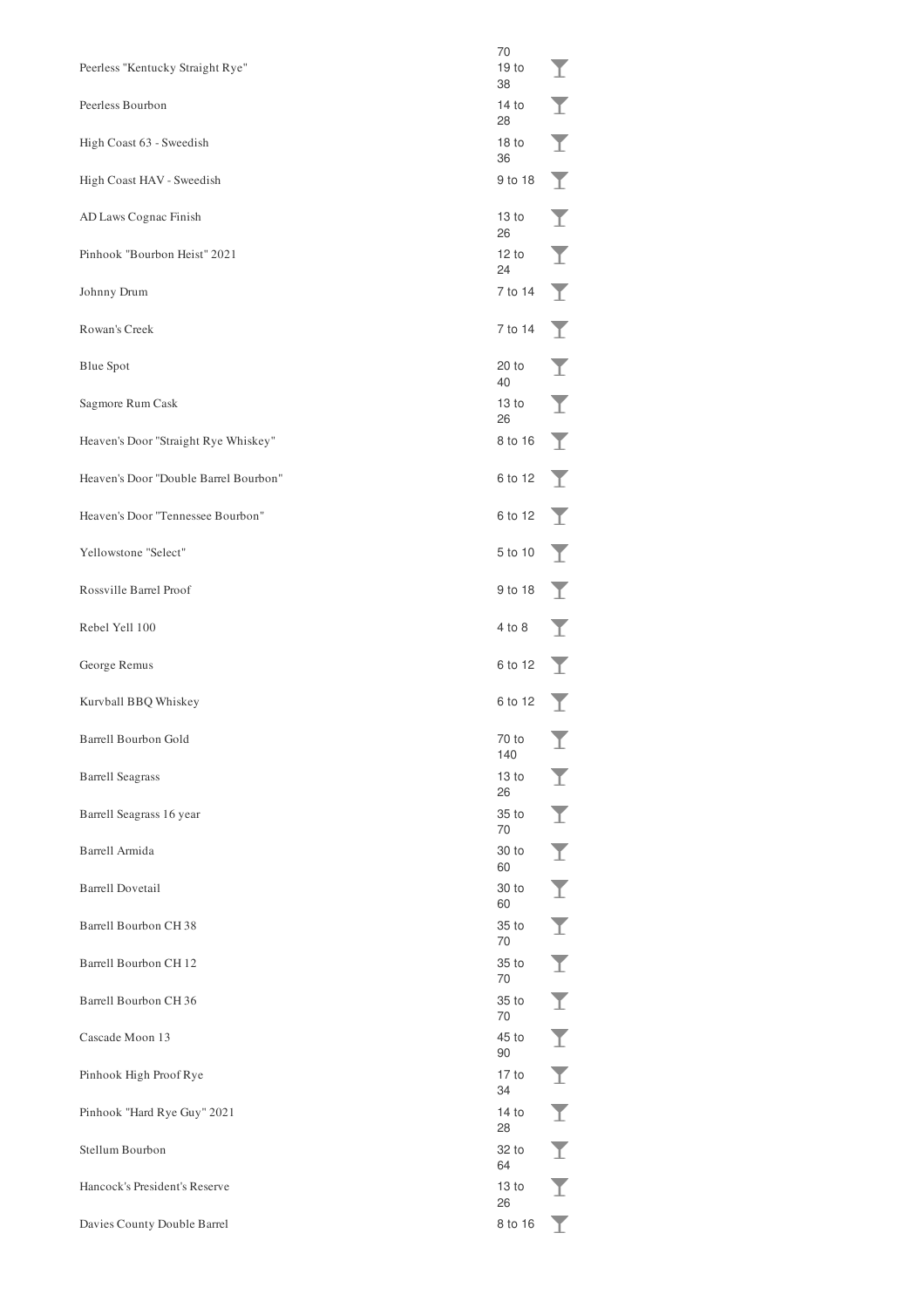| AD Laws 8 Year               | 15 <sub>to</sub><br>30 |  |
|------------------------------|------------------------|--|
| Blackened Rye the Lightening | 17 <sub>to</sub><br>34 |  |
| E.H. Taylor "Four Grain"     | 80 to<br>160           |  |
| Blood Oath Pact 8            | 25 to<br>50            |  |

#### Scotch

| Auchentoshan "American Oak"                  | 5 to 10     |   |
|----------------------------------------------|-------------|---|
| Auchentoshan "Three Woods"                   | 8 to 16     |   |
| The Balvenie "American Oak 12 Year"          | 10 to<br>20 |   |
| BenRiach "Curiositas 10 Year"                | 6 to 12     |   |
| Chivas "Extra"                               | 5 to 10     |   |
| Chivas Regal "12 Year"                       | 6 to 12     |   |
| Compass Box "The Spice Tree"                 | 5 to 10     |   |
| Compassbox Hedonism                          | 5 to 10     |   |
| Dewar's "12 Year" Special Reserve            | 7 to 14     |   |
| Dewar's "15 Year" The Monarch                | 6 to 12     |   |
| Dewar's "18 Year" The Vintage                | 8 to 16     |   |
| Dewar's "25 Year"                            | 30 to<br>60 |   |
| Dewar's "White Label"                        | 4 to 8      |   |
| Dewar's "Aged 19 Years The Champion Edition" | 10 to<br>20 |   |
| Dewar's "Portuguese Smooth"                  | 4 to 8      | Y |
| GlenDronach "Original 12 Year"               | 9 to 18     |   |
| GlenDronach "Revival 15 Year"                | 11 to<br>22 |   |
| Glenfiddich "12 Year"                        | 9 to 18     |   |
| Glenglassaugh "Revival"                      | 7 to 14     |   |
| Glenlivet "12 Year"                          | 5 to 10     |   |
| The Glenlivet "12 Year Double Oak"           | 7 to 14     |   |
| Glenmorangie "10 Year"                       | 12          |   |
| The Glenrothes "The Maker's Cut"             | 10 to<br>20 |   |
| The Glenrothes "12 Year"                     | 7 to 14     |   |
| J&B                                          | 4 to 8      |   |
| Johnnie Walker "Black Label"                 | 7 to 14     |   |
| Johnnie Walker "Blue Label"                  | 35 to<br>70 |   |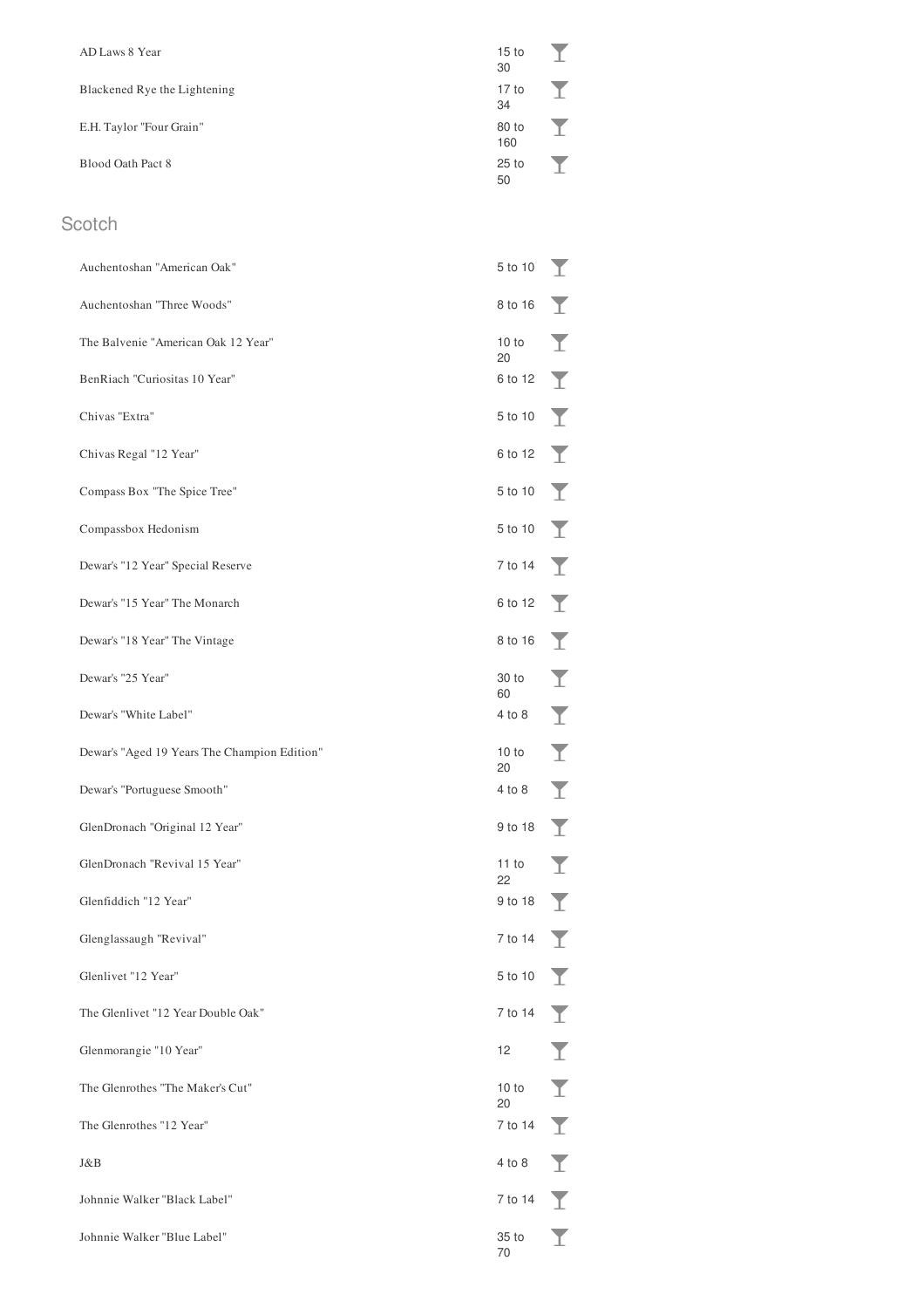| Johnnie Walker "Blue Label: Ghost and Rare Port Ellen" | 45 to<br>90            |    |
|--------------------------------------------------------|------------------------|----|
| Johnnie Walker "King George V"                         | 80 to<br>160           |    |
| Johnnie Walker "Red Label"                             | 5 to 10                |    |
| Lagavulin "16 Year"                                    | 18 <sub>to</sub><br>36 |    |
| The Macallan "12 Year" Double Cask                     | 10 to<br>20            |    |
| Macallan "12 Year" Sherry Oak                          | 12 to<br>24            | T  |
| Macallan "18 Year" Sherry Oak Cask                     | 43 to<br>86            | T  |
| The Macallan "18 Year" Double Cask                     | 45 to<br>90            | T  |
| Oban "14 Year"                                         | 12 to<br>24            | T  |
| Old Pulteney "21 Year"                                 | 80 to<br>160           | T  |
| Old Pulteney "25 Year"                                 | 80 to<br>160           | T  |
| Monkey Shoulder                                        | 5 to 10                | T  |
| Old Pulteney "18 Year"                                 | 22 to<br>44            |    |
| Orphan Barrel "Muckety-Muck"                           | 30 to<br>60            | T  |
| Smooth Ambler "Contradiction"                          | 5 to 10                | T  |
| Laphroaig "10 Year"                                    | 14 to<br>28            |    |
| The Macallan "Rare Cask"                               | 100 to<br>200          |    |
| The Macallan "15 Year" Double Cask                     | 45 to<br>90            |    |
| The Dalmore "12 Year"                                  | 18 <sub>to</sub><br>36 |    |
| Laphroaig "Lore"                                       | 22 to<br>44            |    |
|                                                        |                        |    |
| Canadian                                               |                        |    |
| Alberta Rye                                            | 10 to<br>20            |    |
| Bearface "7 Year Triple Oak"                           | 5 to 10                |    |
| Canadian Club                                          | 4 to 8                 |    |
| Crown Royal                                            | 5 to 10                | T  |
| Crown Royal "Peach"                                    | 6 to 12                | T  |
| Crown Royal "Regal Apple"                              | 5 to 10                | T  |
| Crown Royal "Vanilla"                                  | 5 to 10                | T  |
| Pendleton 1910                                         | 6 to 12                | T  |
| Rare Perfection 15 Year                                | $25$ to<br>50          |    |
| Seagram's 7                                            | 3 to 6                 |    |
| Whistle Pig "10 Year Rye"                              | 11 to<br>22            | T. |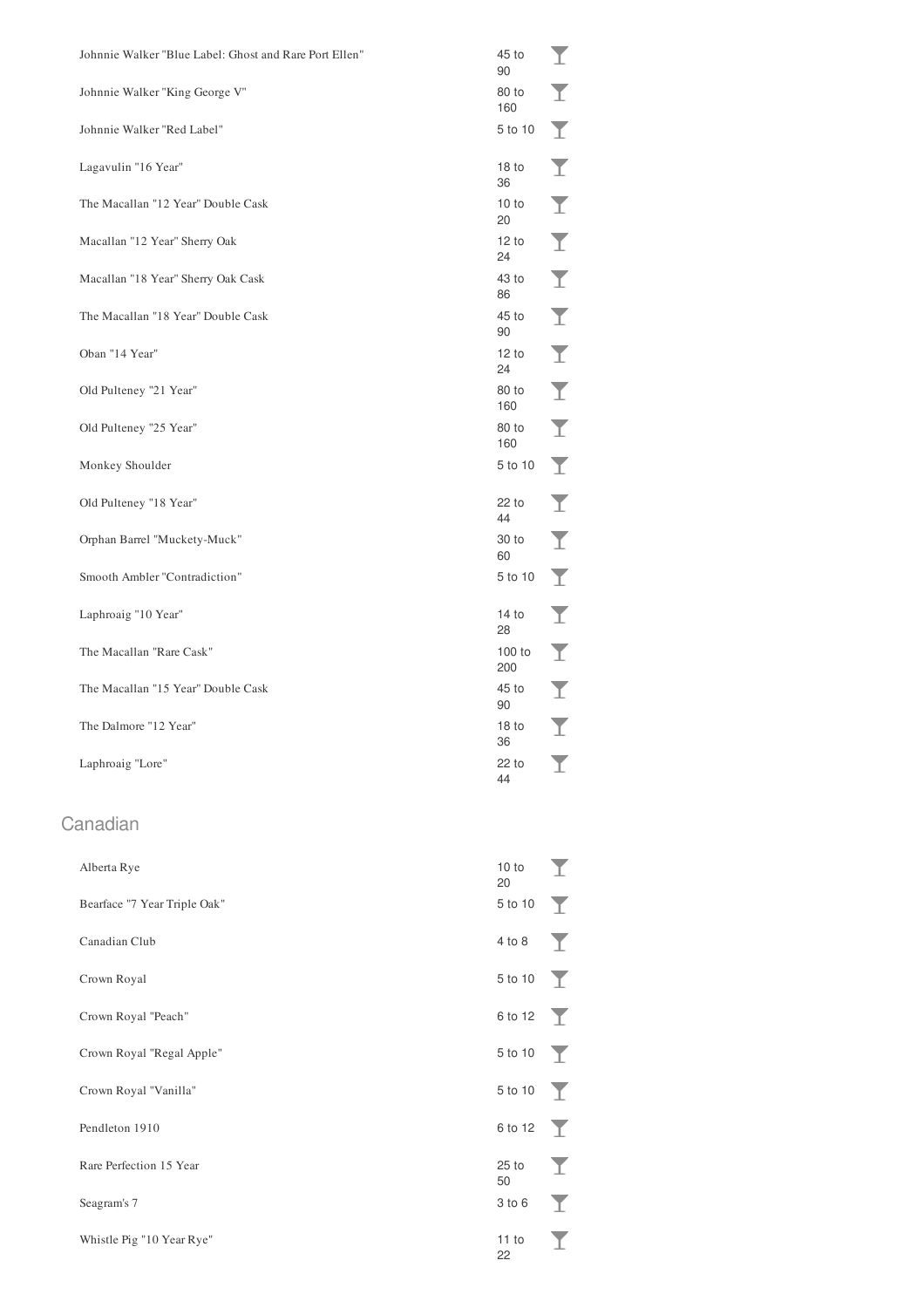| Whistle Pig "15 Year Rye"                        | 32 to<br>64            |   |
|--------------------------------------------------|------------------------|---|
| Whistle Pig "Old World Cask Finish" 12 Year      | 16 <sub>to</sub><br>32 |   |
| Whistle Pig "6 Year"                             | 6 to 12                | T |
| Whistle Pig "The Boss Hog The Samurai Scientist" | 70 to<br>140           |   |
| Whistle Pig "Boss Hog Vii Megellan"              | 70 to<br>140           | T |
| Whistle Pig "18 Year Rye"                        | 50 to<br>100           | T |
| Whistle Pig "Farmstock Rye"                      | 10 to<br>20            | Y |
|                                                  |                        |   |
| Whistle Pig "Roadstock"                          | 9 to 18                | T |
| Whistle Pig "Homestock Rye"                      | 10 to<br>20            |   |
| Whistle Pig "The Boss Hog" Viii Lapulapu         | 70 to<br>140           | T |
| Caribou Crossing                                 | 9 to 18                | T |
| Crown Royal 18 Year                              | 35 to<br>70            |   |
| Whistle Pig Beyond Bonded                        | $20$ to<br>40          | T |

## Japanese

| Suntory "Toki"                           | 5 to 10                |    |
|------------------------------------------|------------------------|----|
| Hibiki "21 Year"                         | 55 to<br>110           | т. |
| Suntory "Hibiki Harmony"                 | 10 to<br>20            |    |
| Kaiyo "The Sheri"                        | 20 to<br>40            |    |
| Komagatake                               | 22 to<br>44            |    |
| Yamazaki "12 Year"                       | 23 to<br>46            |    |
| The Hakushu "12 Year"                    | 23 to<br>46            | T  |
| The Hakushu 18 Year                      | 83 to<br>166           |    |
| Suntory "Hibiki Harmony" Special Edition | 35 <sub>to</sub><br>70 |    |

## Irish

| Glendalough "Double Barrel"            | $5$ to $10$        |  |
|----------------------------------------|--------------------|--|
| Glendalough "Pot Still"                | $7 \text{ to } 14$ |  |
| Glendalough "Mountain Strength Poitín" | 4 to 8             |  |
| Hinch "Small Batch"                    | 4 to 8             |  |
| Jameson                                | 5 to 10            |  |
| Jameson "18 Year"                      | 30 to<br>60        |  |
| Powers "Gold Label"                    | 4 to 8             |  |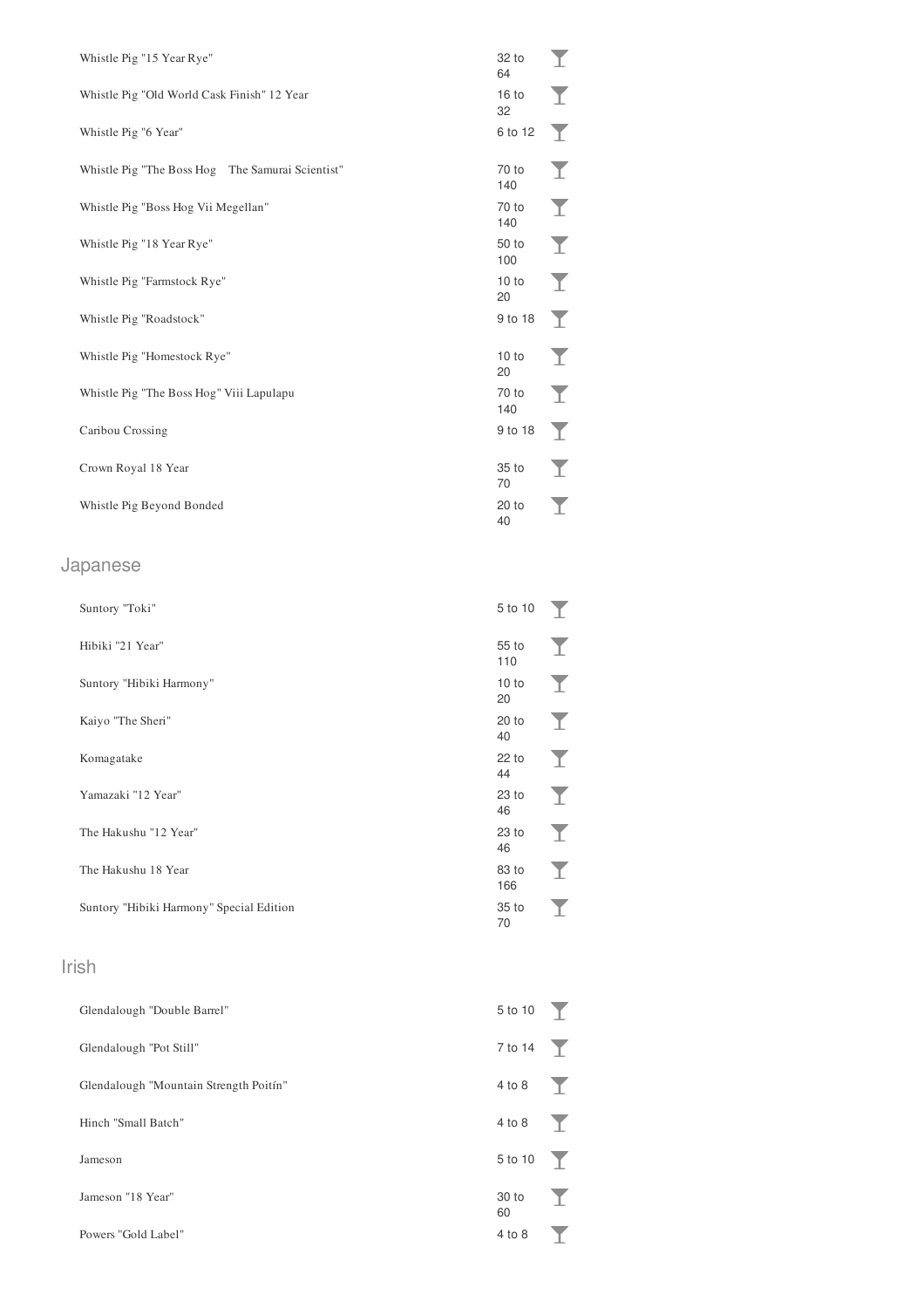| Slane "Triple Casked"                       | 4 to 8                 | T |
|---------------------------------------------|------------------------|---|
| The Teeling "Small Batch"                   | $4$ to $8$             | T |
| Teeling "Single Grain"                      | 4 to 8                 | Y |
| Teeling "Single Malt"                       | 5 to 10                | T |
| Teeling "Single Pot Still"                  | 6 to 12                | T |
| West Cork                                   | 8 to 16                |   |
| Green Spot "Single Pot Still"               | 10 to<br>20            | T |
| Ryan's Irish Cream                          | $3$ to $6$             | T |
| Bailey's                                    | 6 to 12                | T |
| <b>Bushmills</b>                            | 4 to 8                 | T |
| Limavady Single Malt                        | 7 to 14                | Y |
| Red Spot                                    | 26 to<br>52            | I |
| Midleton Very Rare                          | 35 to<br>70            | Ī |
| Yellow Spot "Aged 12 Year" Single Pot Still | 18 <sub>to</sub><br>36 | I |
| Redbreast "12 Year"                         | 10 to<br>20            |   |

## Tequila

| 1800 "Cristalino"                                      | 8 to 16                | T |
|--------------------------------------------------------|------------------------|---|
| 1800 "Milenio" Extra Añejo                             | 35 to<br>70            |   |
| Campo Bravo "Plata"                                    | 3 to 6                 | I |
| Cava de Oro Extra Anejo Tequila                        | 17 to<br>34            | T |
| Cava de Oro Plata Tequila                              | 8 to 16                | T |
| Clase Azul "Reposado"                                  | $20$ to<br>40          | I |
| Clase Azul Anejo                                       | 65 to<br>130           | Ī |
| Don Julio 1942                                         | 22 to<br>44            | Ī |
| Don Julio Blanco                                       | 10 to<br>20            | T |
| Patron Anejo                                           | 8 to 16                | T |
| Patron Silver                                          | 7 to 14                | T |
| Cazadores "Añejo"                                      | 7 to 14                | T |
| Cazadores "Reposado"                                   | 5 to 10                | T |
| Clase Azul "Plata"                                     | 15 <sub>to</sub><br>30 | T |
| Clase Azul Gold                                        | 40 to<br>80            | I |
| Codigo 1530 Origen Extra Anejo Tequila George Straight | 45 to<br>90            |   |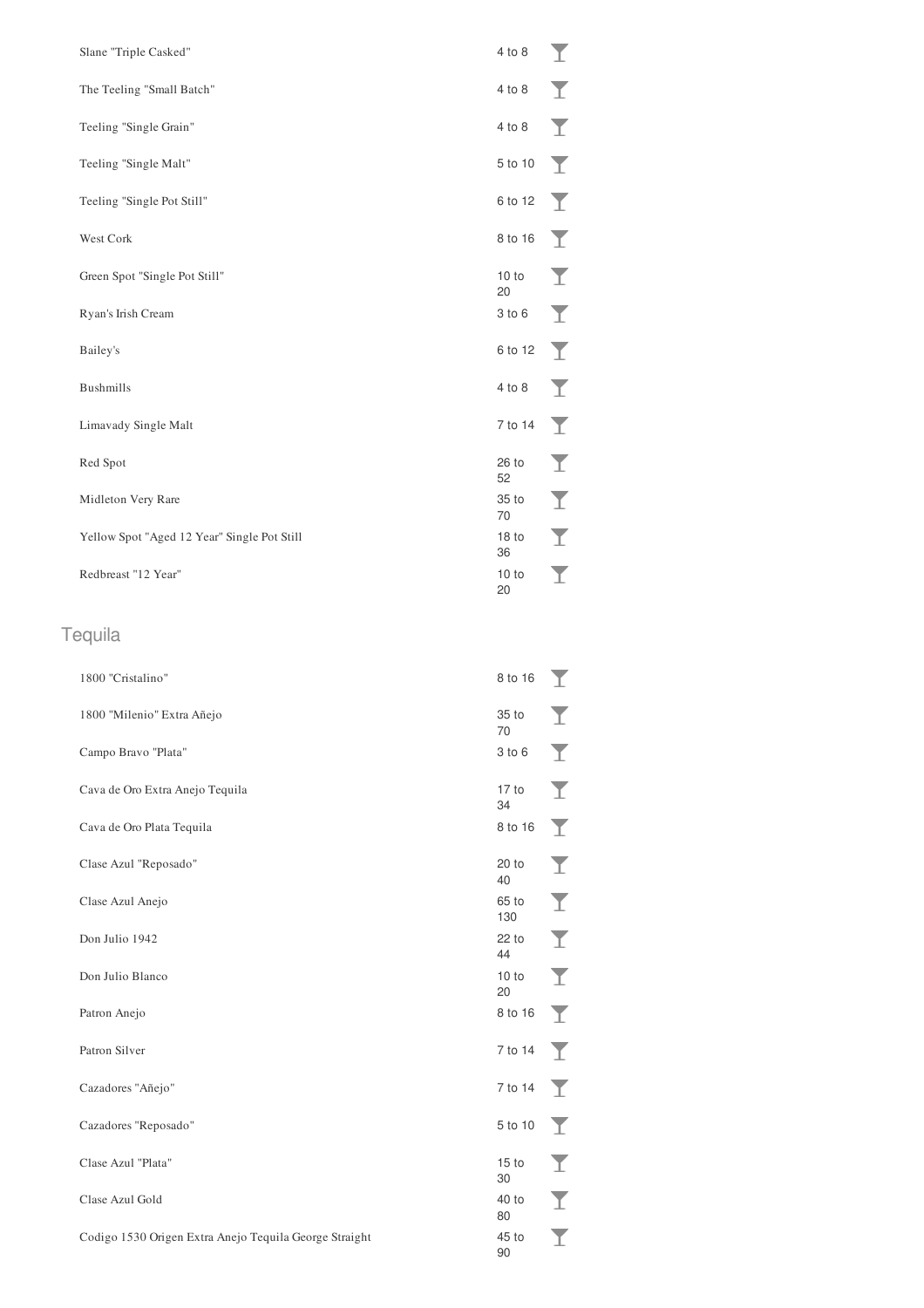| Corazon "Añejo"                              | 5 to 10                |   |
|----------------------------------------------|------------------------|---|
| Corazon "Blanco"                             | 4 to 8                 |   |
| Corazon "Expresiones Thomas Handy Añejo"     | 11 to<br>22            |   |
| Corazon Expressiones Anejo Sazerac           | 11 to<br>22            |   |
| Corazon expressiones anejo tequila Weller    | 11 to<br>22            |   |
| Corazon Expressions Artisinal Edition Blanco | 11 to<br>22            |   |
| Corazon George T Stagg Expresiones Anejo     | 11 to<br>22            |   |
| Corazon "Reposado"                           | 4 to 8                 |   |
| Corralejo 1821 Extra Anejo                   | 22 to<br>44            |   |
| Corralejo Anejo Gran Tequila                 | 18 <sub>to</sub><br>36 |   |
| Corralejo "Reposado"                         | 10 to<br>20            |   |
| Don Fulano "Reposado"                        | 7 to 14                |   |
| Don Fulano "Extra Añejo Imperial"            | 24 to<br>48            |   |
| Don Fulano "Añejo"                           | 11 to<br>22            |   |
| Don Fulano "Blanco"                          | 5 to 10                |   |
| Don Julio "1942 Primavera Reposado"          | 20 to<br>40            |   |
| Dos Artes "Extra Añejo"                      | 18 <sub>to</sub><br>36 |   |
| Dos Primos "Blanco"                          | 6 to 12                |   |
| Dulce Vida "Lone Star Edition"               | 8 to 16                |   |
| Dulce Vida "Extra Añejo"                     | 25 to<br>50            |   |
| El Tesoro "Paradiso Añejo"                   | 5 to 10                | T |
| Herradura "Aniversario 150 Extra Añejo"      | 50 to<br>100           | T |
| Herradura "Seleccion Suprema"                | 60 to<br>120           | T |
| Herradura "Legend Añejo"                     | $25$ to<br>50          | T |
| Herradura "Ultra"                            | 9 to 18                | T |
| Hussong's "Reposado"                         | $3$ to $6$             | T |
| Jose Cuervo "250th Aniversario"              | 300 to<br>600          | T |
| Los Arango "Blanco"                          | 5 to 10                | T |
| Los Vecinos del Campo "Tobala"               | 4 to 8                 | T |
| Mandala "Extra Añejo"                        | 20 to<br>40            | T |
| Patrón "Sherry Cask Aged Añejo"              | 14 to<br>28            |   |
| Pueblo Viejo "Blanco"                        | 2.5 <sub>to</sub><br>5 |   |
| Pueblo Viejo "Reposado"                      | 3 to 6                 |   |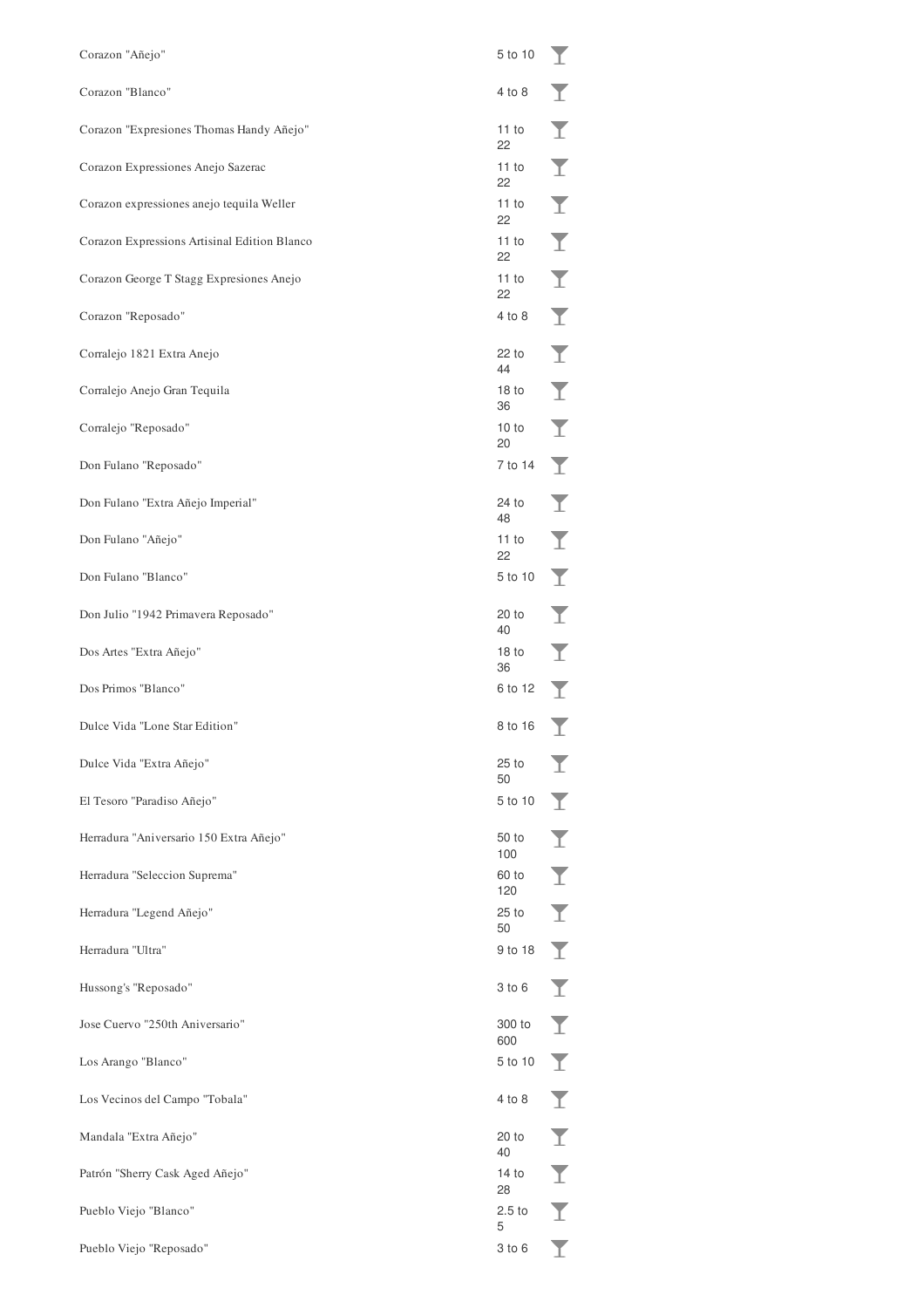| Casa San Matias "Gran Reserva" | 7 to 14                | T                    |
|--------------------------------|------------------------|----------------------|
| San Matías Tahona "Añejo"      | 10 to<br>20            | T                    |
| San Matías Tahona "Blanco"     | 9 to 18                | T                    |
| San Matías Tahona "Reposado"   | 9 to 18                | T                    |
| Siete Leguas "Añejo"           | 9 to 18                | T                    |
| Siete Leguas "Blanco"          | 7 to 14                | I                    |
| Siete Leguas "D'Antaño"        | 36 to<br>72            | $\blacktriangledown$ |
| Tears of Llorona               | 32 to<br>64            | $\blacktriangledown$ |
| Don Julio Ultima Reserva       | 60 to<br>120           | I                    |
| Clase Azul "Durango"           | 48 to<br>96            | I                    |
| Clase Azul "Guerrero"          | 48 to<br>96            | I                    |
| Clase Azul "Ultra"             | 300 to<br>600          | T                    |
| 'odka                          |                        |                      |
| Belvedere                      | 7 to 14                | I                    |
| Chopin                         | 6 to 12                | I                    |
| <b>CLIX</b>                    | 30 to<br>60            | $\blacktriangledown$ |
| Crop "Cucumber"                | $4$ to $8$             | T                    |
| Crop "Meyer Lemon"             | 5 to 10                | Т                    |
| Crop "Spiced Pumpkin"          | $4$ to $8$             |                      |
| Crystal Head                   | 7 to 14                | T                    |
| Grey Goose                     | 7 to 14                | T                    |
| Ketel One                      | 5 to 10                | T                    |
| Platinum 10X                   | 3 to 6                 | T                    |
| Platinum 7X                    | 2.5 <sub>to</sub><br>5 | T                    |
| Smithworks                     | 5 to 10                | I                    |
| Stoli "Elit"                   | 10 to<br>20            | I                    |
| Tito's                         | 5 to 10                | I                    |
| Wheatley                       | 2.5 <sub>to</sub><br>5 | T                    |
| Absolut "Mandrin"              | 3 to 6                 | T                    |
|                                |                        |                      |

# $\vee$

| v   |  |  |  |
|-----|--|--|--|
| . . |  |  |  |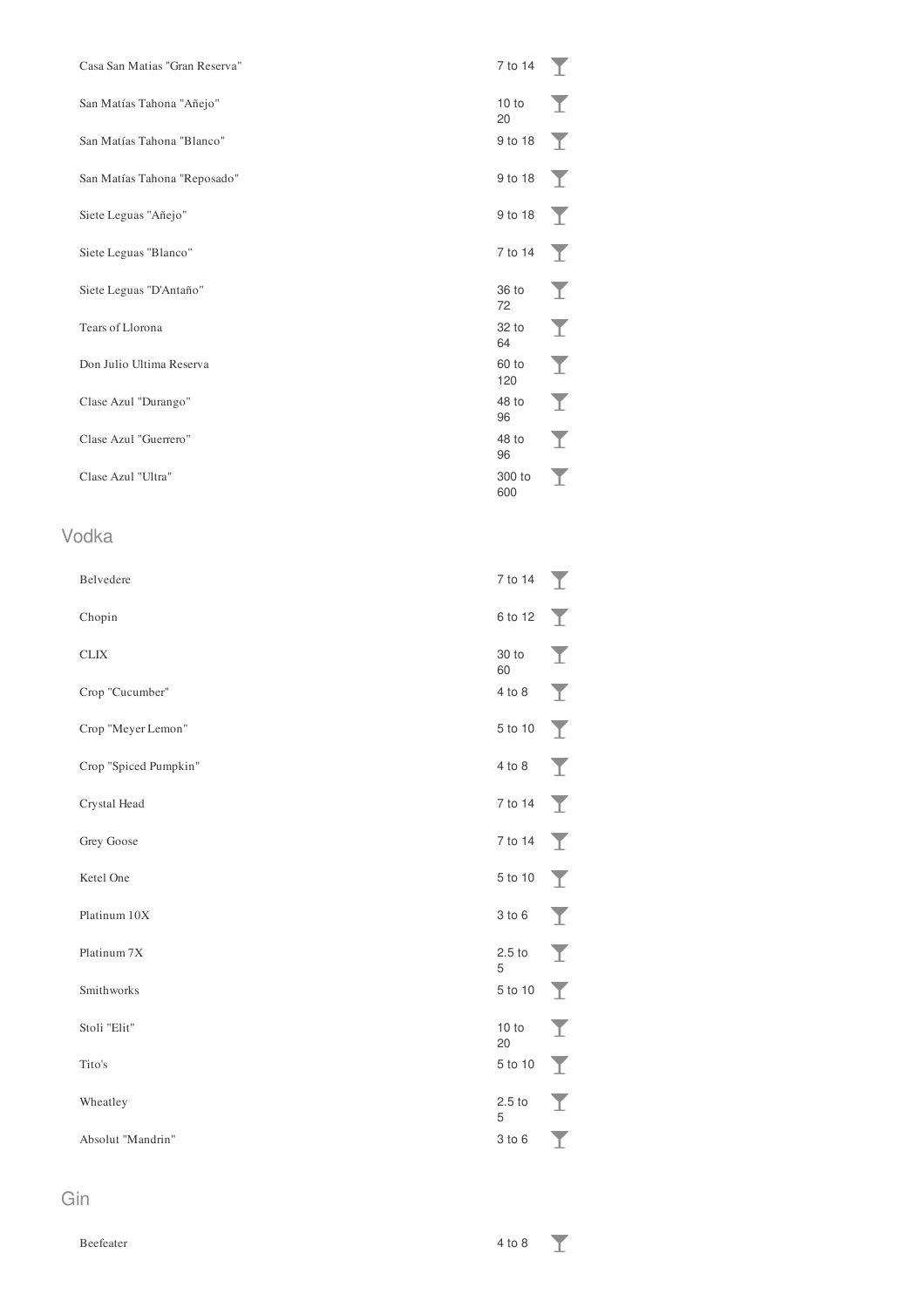| Bombay "Dry"                     | 5 to 10                | T           |
|----------------------------------|------------------------|-------------|
| Bombay Sapphire                  | 6 to 12                |             |
| Bruichladdich "The Botanist Gin" | 4 to 8                 |             |
| Drumshanbo "Gunpowder Irish Gin" | 6 to 12                | $\mathbf T$ |
| Glendalough "Rose"               | 4 to 8                 | T           |
| Glendalough "Wild Botanical"     | 4 to 8                 | $\top$      |
| Hendrick's                       | 7 to 14                | T           |
| Hendrick's "Lunar"               | 6 to 12                | T           |
| McQueen and The Violet Fog       | 6 to 12                |             |
| Miles' "London Dry"              | 2.5 <sub>to</sub><br>5 | T           |
| Roku (Suntory)                   | 4 to 8                 |             |
| Sipsmith "London Dry"            | 4 to 8                 | Y           |
| Tanqueray                        | 5 to 10                | T           |
| Tanqueray "Sevilla Orange"       | 5 to 10                | T.          |
| Rabbit Hole Gin                  | 8 to 16                |             |

#### Rum

| Blue Chair "Kenny Chesney Commemorative" | 5 to 10                |              |
|------------------------------------------|------------------------|--------------|
| Captain Morgan "100 Proof"               | 4 to 8                 | T            |
| Cruzan "151"                             | 4 to 8                 | T            |
| Marti "Dorado"                           | 2.5 <sub>to</sub><br>5 |              |
| Marti "Plata"                            | 2.5 <sub>to</sub><br>5 | $\mathbf T$  |
| Myers's Original Dark                    | 4 to 8                 | $\mathbf{Y}$ |
| Myers's Platinum White                   | 2.5 <sub>to</sub><br>5 | T            |
| Parrot Bay "Coconut"                     | 3 to 6                 |              |
| Ron Zacapa "23 Year Centenario"          | 7 to 14                | T            |
| Sailor Jerry                             | 4 to 8                 | T            |
| Blue Chair Bay "Banana Cream"            | 4 to 8                 |              |
|                                          |                        |              |

## Brandy

| Hartley "VSOP" | 2.5 <sub>to</sub><br>5 |  |
|----------------|------------------------|--|
| Jacques Bonet  | 2.5 <sub>to</sub><br>5 |  |
| Torres 10      | 3 to 6                 |  |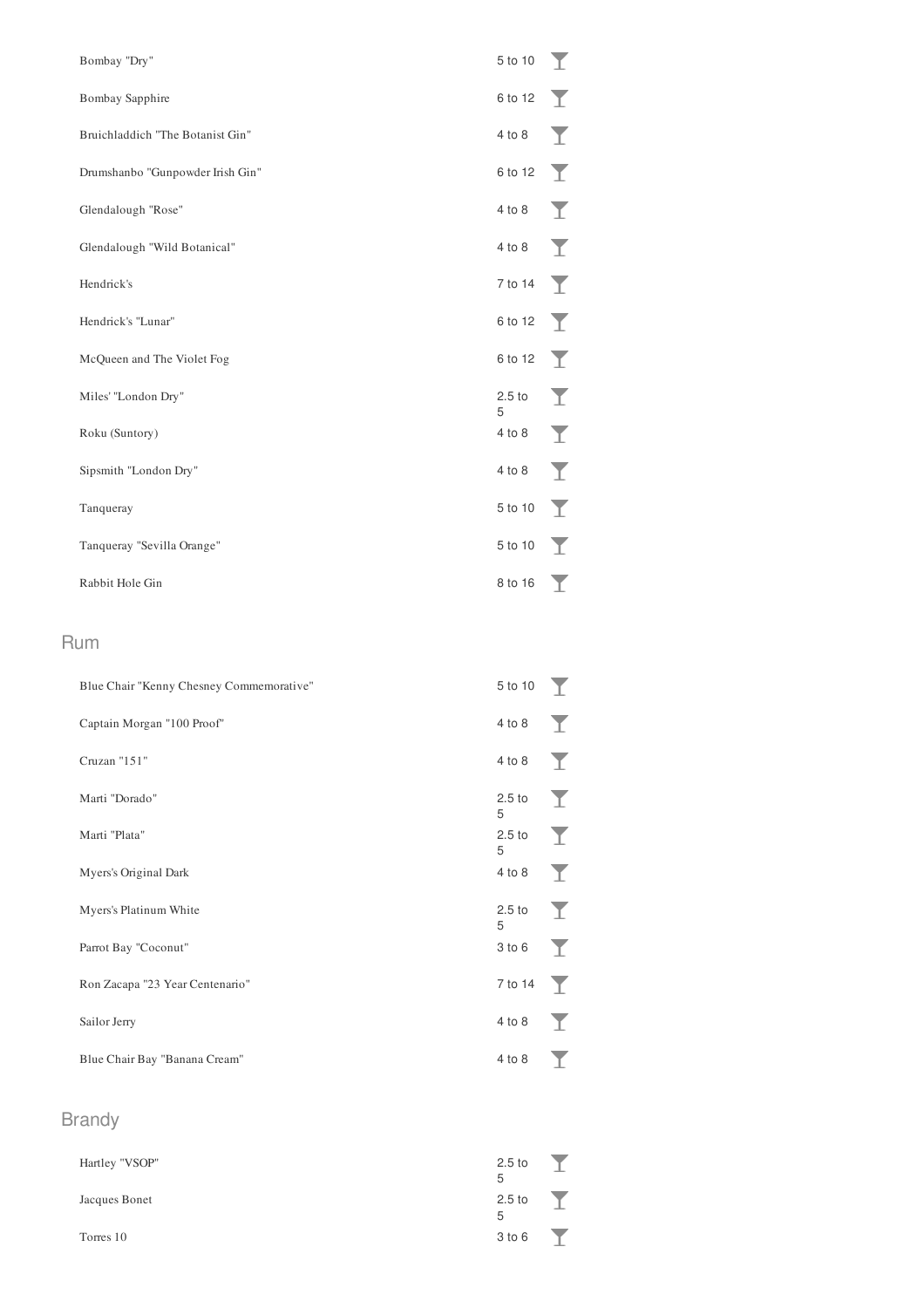## Cognac

| Courvoisier "VS"         | 7 to 14 $\top$     |   |
|--------------------------|--------------------|---|
| Courvoisier "XO"         | $20$ to<br>40      | T |
| Hennessy VS              | $8 \text{ to } 16$ |   |
| Rémy Martin "Louis XIII" | 250 to<br>500      | T |
| Rémy Martin "V"          | 10 to<br>20        |   |

## Liqueur

| Ballotin "Peanut Butter Chocolate"  | 3 to 6                 |   |
|-------------------------------------|------------------------|---|
| Bubba's Secret Stills "Brown Spice" | $3$ to $6$             |   |
| Buffalo Trace "Bourbon Cream"       | $3$ to $6$             |   |
| Chambord                            | 5 to 10                |   |
| Chartreuse "Green"                  | 7 to 14                |   |
| DeKuyper "Island Punch Pucker"      | 2.5 <sub>to</sub><br>5 |   |
| DeKuyper "Peachtree Schnapps"       | 2.5 <sub>to</sub><br>5 |   |
| DeKuyper "Peppermint Schnapps"      | 2.5 <sub>to</sub><br>5 |   |
| DeKuyper "Razzmatazz"               | 2.5 <sub>to</sub><br>5 |   |
| DeKuyper "Sour Apple Pucker"        | 2.5 <sub>to</sub><br>5 |   |
| Disaronno                           | 6 to 12                |   |
| B&B                                 | $3$ to $6$             |   |
| DuBouchett "Blue Curaçao"           | 2.5 <sub>to</sub><br>5 |   |
| DuBouchett "Peach Schnapps"         | 2.5 <sub>to</sub><br>5 |   |
| Fireball                            | $3$ to $6$             |   |
| Foro "Amaro Speciale"               | 4 to 8                 |   |
| Goldschlager                        | 4 to 8                 |   |
| Jägermeister                        | 6 to 12                |   |
| Luxardo Maraschino                  |                        |   |
|                                     | 5 to 10                |   |
| Misunderstood                       | 4 to 8                 | T |
| Naranja                             | 4 to 8                 | T |
| Ram's Point                         | 2.5 <sub>to</sub>      | T |
| Revel Stoke "Cream Liqueur"         | 5<br>$3$ to $6$        | T |